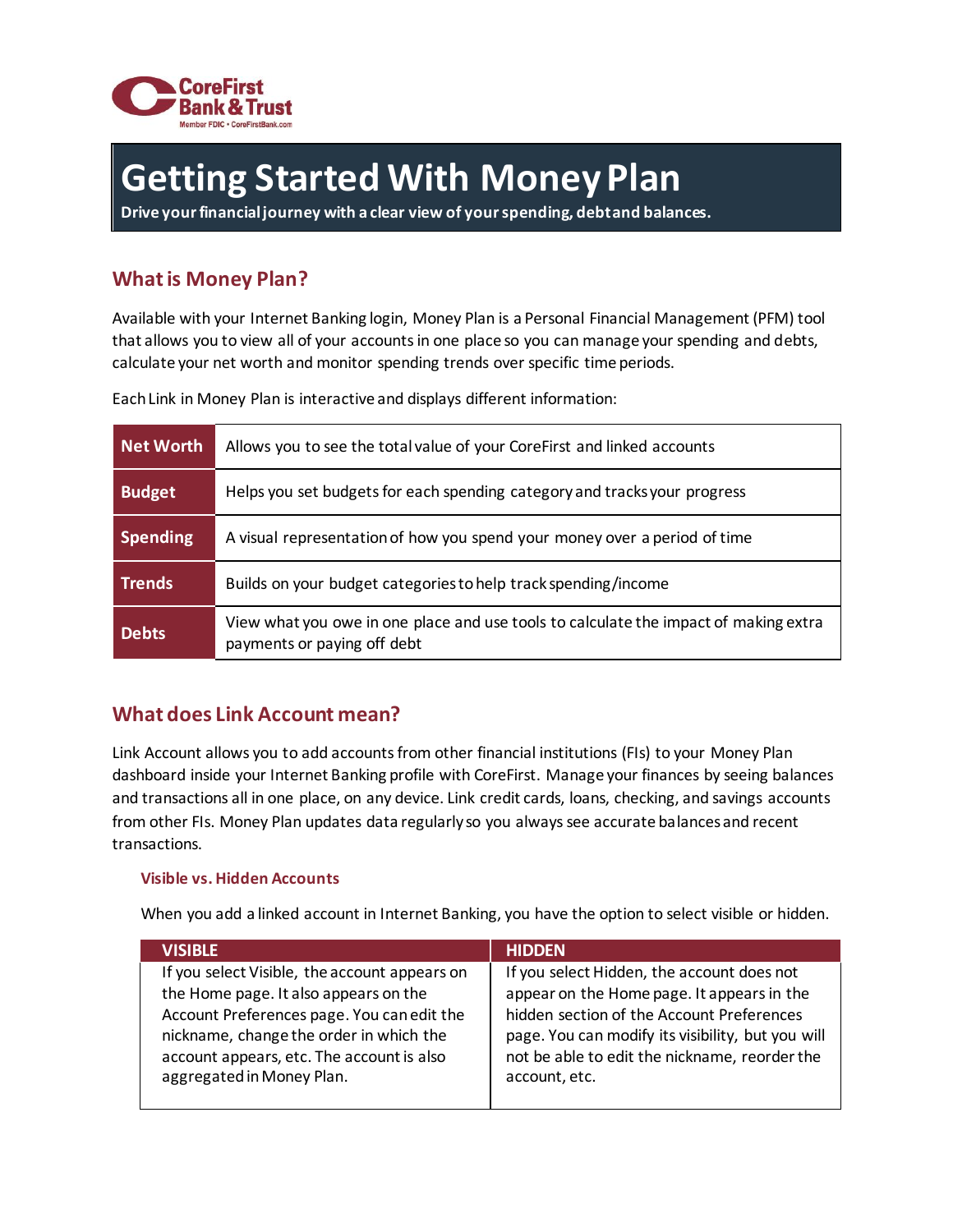# **What if a financial institution I use is not available in Link Account?**

The Manual accounts feature within Money Plan allows you to add additional accounts to your home page. You can manually add accounts to help build a complete picture of your financial portfolio in a single, convenient location. This feature is especially helpful if you would like your Net Worth within Money Plan to include other assets, such as your house or car.

#### **How do I add a Manual Account?**

The Manual accounts feature allows you to add additional accounts and assets to your Money Plan home page. This feature is especially helpful if you would like your Net Worth widget within Money Plan to include other assets, such as your house or car.

To add an account do the following:

1. Navigate to the Home page and scroll down to the **Add a Manualaccount**tile.

#### 2. Click or tap**Add a Manualaccount**.

| Manual Accounts                                                                                             |              |  |
|-------------------------------------------------------------------------------------------------------------|--------------|--|
| House                                                                                                       | \$350,000.00 |  |
| balance                                                                                                     | \$100.23     |  |
| Add a Manual Account<br>Represent an external account or asset to accurately reflect your financial health. |              |  |

3. In the Add a Manual account window enter your information in the following fields:

## **Account Name / Account Type / Balance**

**Note:** The fields displayed are dependent on the type of account you would like to add. For instance, if you select **Loan** under **Account Type**, fields such as Financial Institution, APR etc., will populate.

- 4. Click or tap**Save** to confirm your changes.
- 5. In the Success window, select **Done**.

#### **How do I update or edit Manual Accounts?**

To edit your existing Manual account, navigate to the Home page and follow the steps below:

1. Click or tap the vertical menu  $\overline{(*)}$  to the right of the account tile.

|   | <b>Manual Accounts</b>                                                                                      |                |  |
|---|-------------------------------------------------------------------------------------------------------------|----------------|--|
|   | House                                                                                                       | \$350,000.00   |  |
|   | balance                                                                                                     | \$100.23       |  |
|   |                                                                                                             | Edit account   |  |
| 手 | Add a Manual Account<br>Represent an external account or asset to accurately reflect your financial health. | Delete account |  |
|   |                                                                                                             |                |  |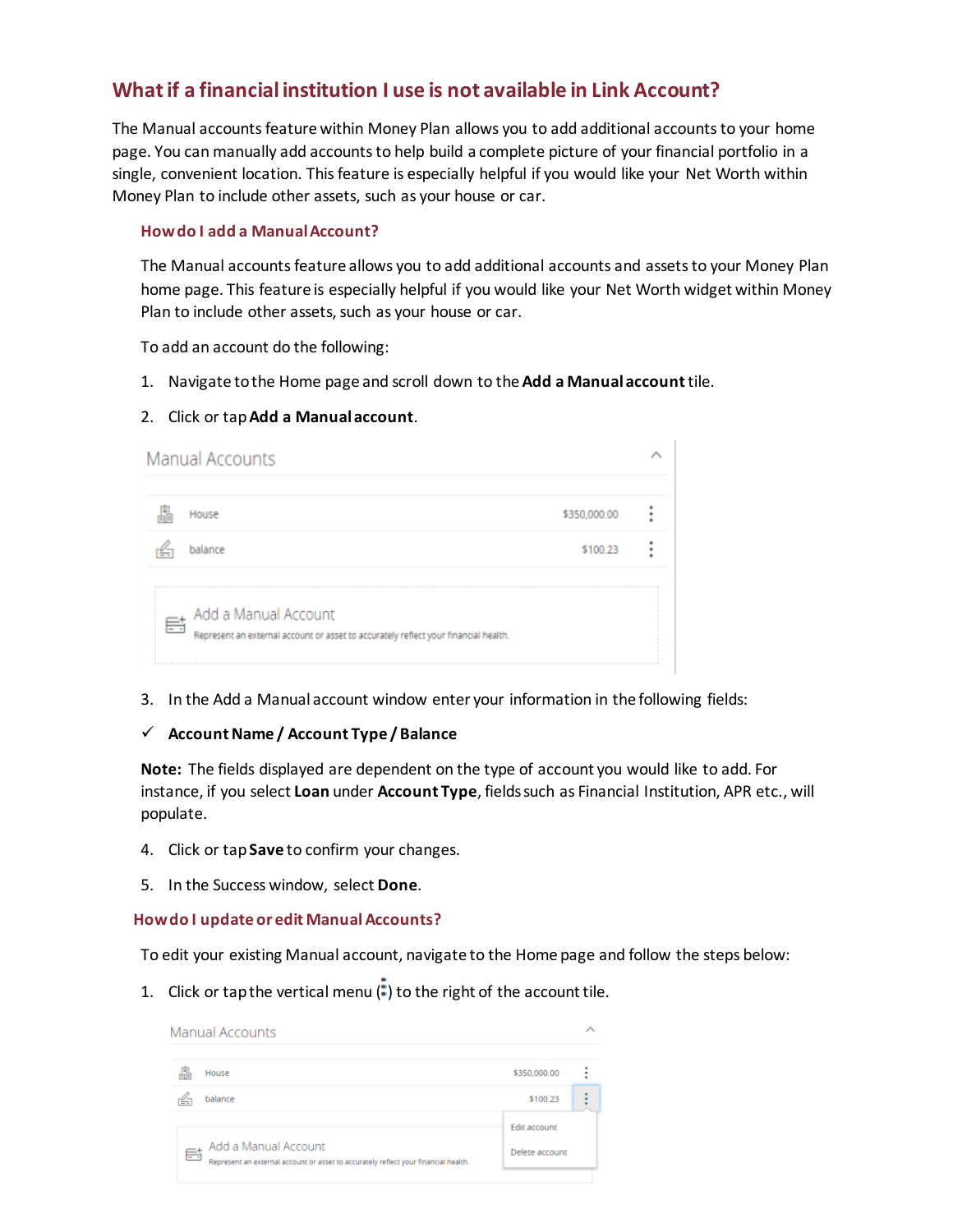- 2. Select **Edit account**from the vertical menu.
- 3. Update the relevant account fields to change your Manual account details.
- 4. Select **Save** to complete your edits.
- 5. In the Success window, select **Done**.

To delete your existing Manual account follow the steps below:

- 1. Click or tap the vertical menu  $\binom{1}{k}$  to the right of the account tile.
- 2. Select **Delete account**from the vertical menu.
- 3. Select **Delete** to confirm account deletion.

# **Account Grouping**

You can use the Account Grouping feature to categorize internal and external accounts on the Money Plan home page.

| <b>PC with Mouse</b>                                                                                                                                                                                                                                                                                                                                     | <b>Mobile Device</b>                                                                                           |  |
|----------------------------------------------------------------------------------------------------------------------------------------------------------------------------------------------------------------------------------------------------------------------------------------------------------------------------------------------------------|----------------------------------------------------------------------------------------------------------------|--|
| If using a mouse, click an account card, hold the<br>mouse button, dragto new location, release mouse<br>button.                                                                                                                                                                                                                                         | On a mobile device, tap a card, dragit to a new<br>location, and lift your finger to drop it in that location. |  |
| $\checkmark$ To create a new account group, click or tap an account card and drag it to the New Group icon that appears<br>in the lower-right corner of the screen while a card is being moved.<br>$\checkmark$ When the card is "dropped" on the New Group icon, enter a name for the new group and click the check<br>mark button to save the changes. |                                                                                                                |  |
| $\checkmark$ You can easily rename a group by clicking the pencil i conto the right of the title, editing the name, and<br>clicking the check mark button to save the changes.                                                                                                                                                                           |                                                                                                                |  |

# **Categorizing Transactions**

Transactions for your internal accounts and linked accounts are automatically categorized to help you accurately monitor your spending and track your budgets. In some cases, you may choose to modify the automatically-selected category. You can also modify transaction descriptions, split transactions across multiple categories, and create or edit new subcategories.

# **How to Categorize:**

- 1. On the Home page, click or tap an account.
- 2. On the Account Details page, click or tap a transaction.
- 3. In the Category section, click or tap the edit icon.
- 4. Select a category to assign the transaction.
- 5. (Optional) In the Online Description section, click the edit icon (2) to change the description of the transaction.

Note: Editing the description only changes the description within online banking, not in paper or estatements.

## **To add a subcategory**

- 1. On the Home page, click or tap an account.
- 2. On the Account Details page, click or tap the category icon next to a transaction.
- 3. On the Categorize sidebar, do the following: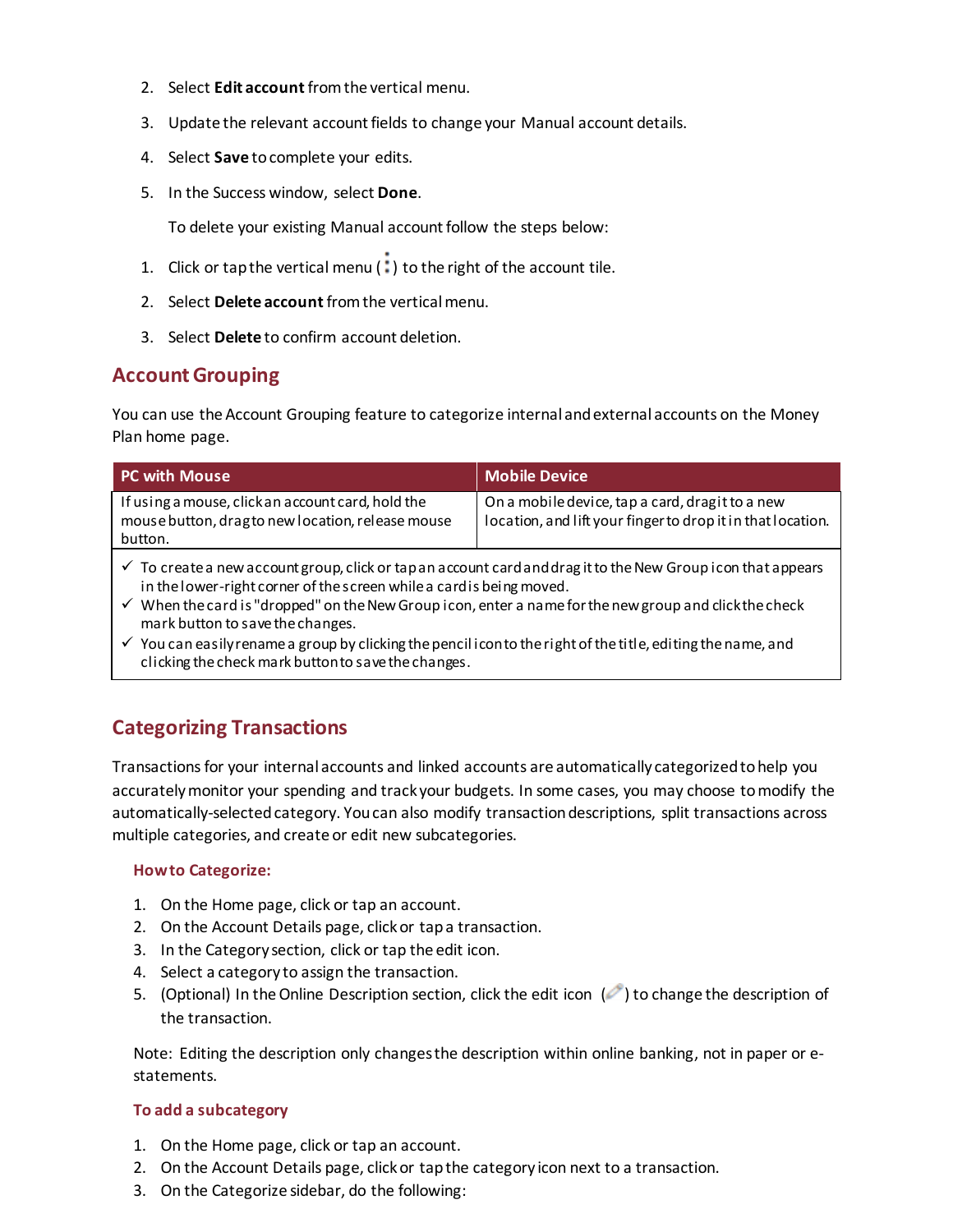- a. Click or tap the expand arrow  $($   $)$  on the parent category.
- b. Click or tap +Add Sub-Category.
- c. Enter the name of the new subcategory.
- d. Click or tap the check mark button.
- e. Click or tap the new subcategory to assign it to the transaction.

Note: Default parent categories and subcategories cannot be edited. However, you can rename personally-created subcategories by clicking the edit icon  $($ ) next to the subcategory name. Click the Delete icon () next to a personally-created subcategory to delete it.

# **Net Worth**

The Net Worth tracks the net sum of your assets / liabilities over the past year. The dots represent net worth for each month, while the lines represent the change in net worth.

**Note:** When you first use Net Worth, it may not accurately represent your spending history. Accuracy improves over time as sufficient history is built up and additional external accounts are linked.

#### **Using the Net Worth**



1. Adjust the time frame by choosing a date range from the tabs above.

2. Double click a circle on the line chart to see your net worth's gains and losses. A window appears showing the amount of change that occurred within each of your accounts during that month.

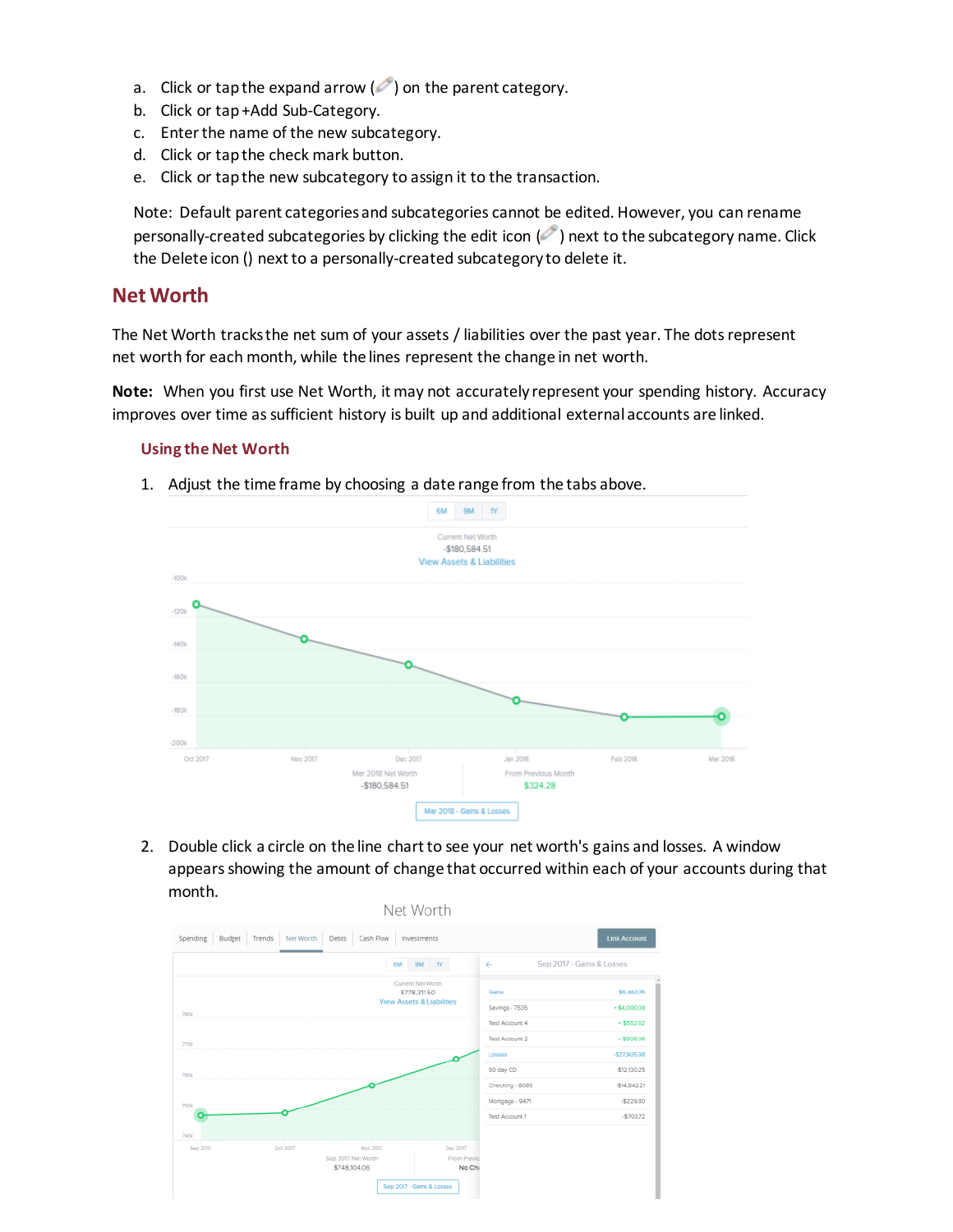# 3. Click one of the accounts to display the associated transactions.

Net Worth

| Trends<br>Spending<br>Budget | Net Worth                    | Cash Flow<br>Debts | Investments          |           | <b>Link Account</b> |
|------------------------------|------------------------------|--------------------|----------------------|-----------|---------------------|
|                              | ÷                            |                    | Oct 2017 - 60 day CD |           |                     |
|                              | $~\vee$ Deta                 | Peyco              | Catagory             | Account   | Amount              |
|                              | Oct 31, 2017<br>٠            | #339 05/05/12      | Uncetegorized        | 60 day CD | $+ $493.99$         |
| 780k                         | Oct 30, 2017<br>٠            | #339 05/05/12      | Uncategorized        | 60 day CD | $+ $493.99$         |
| 770k                         | Oct 29, 2017<br>$\mathbf{r}$ | #339 05/05/12      | Uncategorized        | 60 day CD | $+ $493.99$         |
|                              | Oct 26, 2017<br>$\sim$       | #339 05/05/12      | Uncategorized        | 60 day CD | $+ $493.99$         |
| 760k                         | Oct 25, 2017<br>٠            | #339 05/05/12      | Uncategorized        | 60 day CD | $+ $493.99$         |
| 750k                         | Oct 23, 2017<br>$\sim$       | #339 05/05/12      | Uncetegorized        | 60 day CD | $+ $493.99$         |
| o<br>740k                    | Oct 22, 2017<br>$\sim$       | #339 05/05/12      | Uncategorized        | 60 day CD | $+ $493.99$         |
| Sap 2017                     | Oct 20, 2017<br>$\sim$       | CNS Check          | Income               | 60 day CD | $+ $98.24$          |
|                              | Oct 20, 2017<br>$\mathbf{r}$ | Card E             | Uncetegorized        | 60 day CD | $+ $82.84$          |
|                              | Oct 20, 2017<br>$\sim$       | TX NST             | Uncategorized        | 60 day CD | $+ $9772$           |
|                              | Oct 20, 2017<br>٠            | Prairietx          | Uncategorized        | 60 day CD | \$689.28            |
|                              | Oct 19, 2017<br>$\sim$       | #339 05/05/12      | Uncategorized        | 60 day CD | $+ $493.99$         |

# **Budget**

Budget allows you to set budgets for categories. As months progress, a visual picture shows how close you may be to hitting an assigned threshold. The budget function is limited when using the mobile app.

| <b>Getting Started with Budget</b>                                                                                                                                                        |                                                                                                                                                                                                                                                                                                                                                                     |  |
|-------------------------------------------------------------------------------------------------------------------------------------------------------------------------------------------|---------------------------------------------------------------------------------------------------------------------------------------------------------------------------------------------------------------------------------------------------------------------------------------------------------------------------------------------------------------------|--|
| <b>Start Budget from Scratch</b>                                                                                                                                                          | <b>Use Auto-Generate Budgets</b>                                                                                                                                                                                                                                                                                                                                    |  |
| If you choose Start from scratch, a menu of<br>categories appears. Choose a category, then<br>set the budget amount.                                                                      | If you choose Auto-generate budgets, a list<br>of budget categories and amounts based on<br>vour spending history appears. Scroll through<br>the list and edit the amounts, if necessary. If<br>you do not want a specific budget tracked,<br>click the Delete icon $(\blacksquare)$ , then click Delete<br>This Budget. Click Save Budgets to save all<br>changes. |  |
| Note: To minimize manual rework, aggregate all of the accounts that could affect<br>your budget, and review Categorizing transactions before using the auto-<br>generate budget features. |                                                                                                                                                                                                                                                                                                                                                                     |  |

# **Bubble budgets view**

After your budgets are created, they appear in the "bubble" form. The bubbles view allows you to see both the health and the importance of your budgets simultaneously.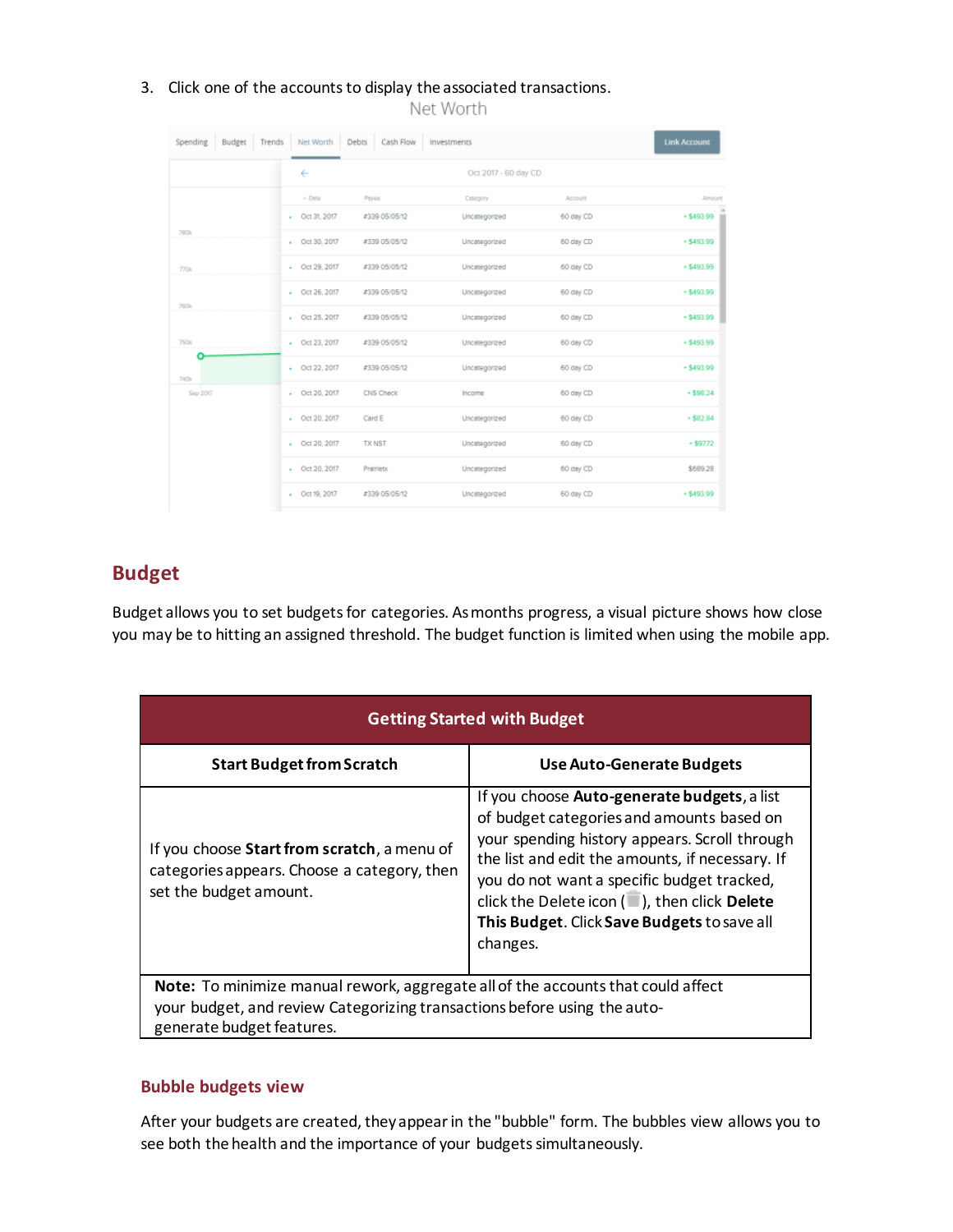| <b>Bubble Colors</b> |                                           |                                  |  |  |
|----------------------|-------------------------------------------|----------------------------------|--|--|
| <b>GREEN</b>         | less than 80% of the budget spent.        |                                  |  |  |
| <b>YELLOW</b>        | between 80% and 100% of the budget spent. | <b>Food &amp; Cenne</b><br>\$639 |  |  |
| <b>RED</b>           | more than 100% of the budget spent        |                                  |  |  |

The size of the bubble is relative to the amount, and exact progress displays on the outside rim of the bubble. Bubbles can be dragged and dropped.

You can view and edit your projected income within each budget widget, helping you make decisions relative to your income. Projected income is calculated based on transaction history, however, you can edit this number manually.

# **To edit the projected income**

1. In the Budget widget, expand the bar at the bottom and click the **Projected Income** field.



2. Enter the projected income amount, then click **Save**.

|        | <b>Projected Income</b><br>Per Month |
|--------|--------------------------------------|
| \$8184 |                                      |
|        | Save                                 |

#### **Sub-budgets**

Click a bubble to display current sub-budgets. You can add additional sub-budgets (if more are available) or even delete the main budget.



Clicking a sub-budget allows you to delete the budget, edit the amount, or view associated transactions.

**Note:** To help you make more informed budgeting decisions, you can see your historical spending while creating or editing a budget.

#### **List view**

Click the **View as list** icon ( $\Box$ ) in the upper-left corner to view your budget in list form. The colored bars represent the status of your budget: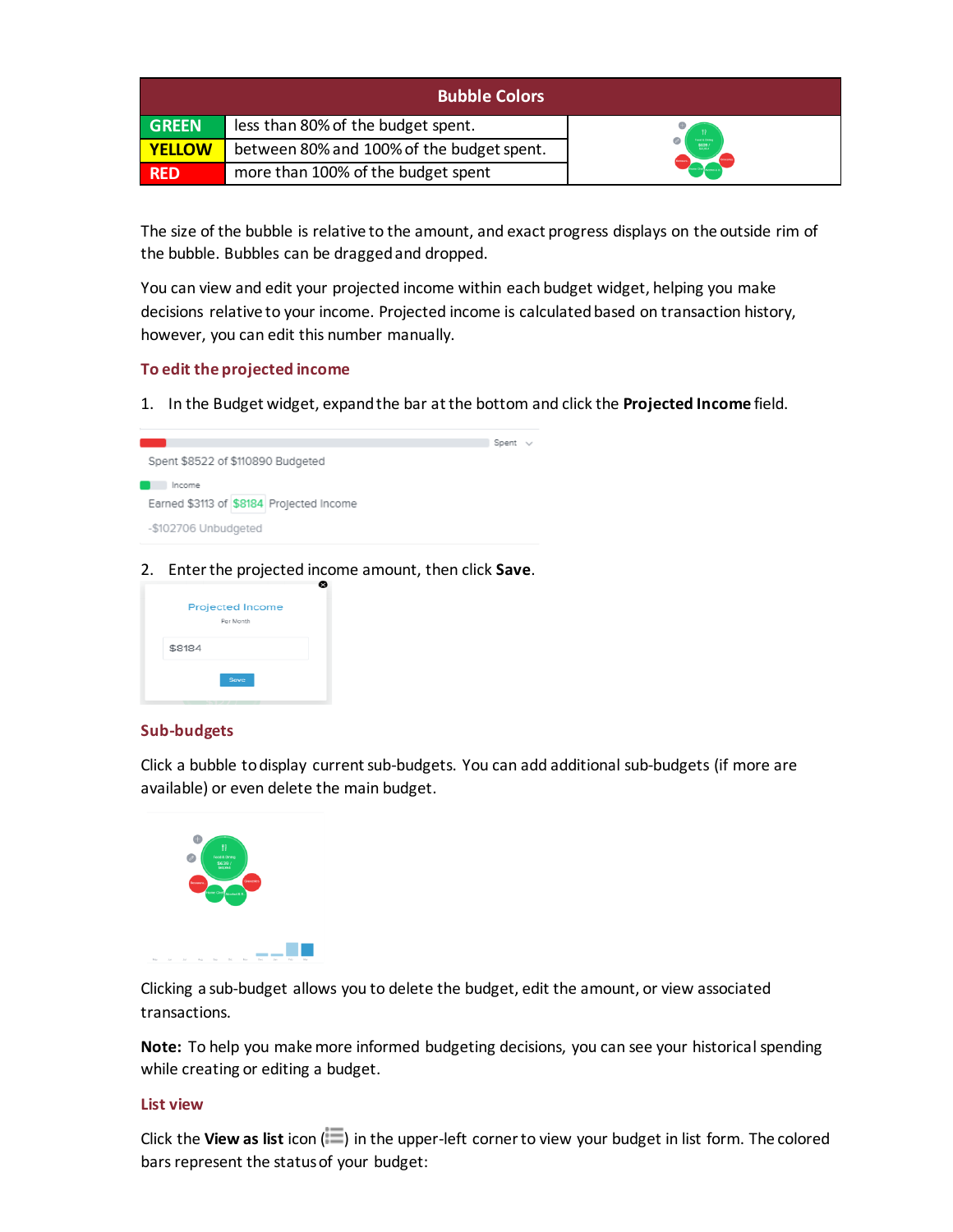| <b>GREEN</b>  | less than 80% of the budget spent.        |
|---------------|-------------------------------------------|
| <b>YELLOW</b> | between 80% and 100% of the budget spent. |
| <b>RED</b>    | more than 100% of the budget spent        |

**Note:** List view is currently only supported in the desktop view of the application.

The **Overall Budget** bar at the top displays monthly progress for the sum of all budgets. The left side of the screen displays a list of budget categories and the progress towards hitting each goal.

# **To edit or delete a budget**

- 1. Click a parent category to display a list of child budgets, along with your monthly progress.
- 2. Click on the edit icon  $($   $)$  to edit the budgeted amount and click Save.

| Spending<br><b>Budget</b> | Trends<br>Net Worth<br>Debts | Cash Flow<br>Investments                                          | <b>Link Account</b> |
|---------------------------|------------------------------|-------------------------------------------------------------------|---------------------|
|                           | Auto &                       | O<br>Edit Auto & Transport Budget?<br>Total Unbudgeted: -\$102706 | \$0 / \$13194       |
|                           |                              | \$13194<br>Cancel<br>Save                                         |                     |
|                           |                              | Delete Auto & Transport Budget                                    |                     |
|                           |                              |                                                                   |                     |

3. Click the Delete icon ( $\Box$ ) to delete the budget, then click Delete.

Budget

| Trends Net Worth Debts Cash Flow<br>Spending<br><b>Budget</b><br>_ | <b>Link Account</b><br>Investments                                                  |
|--------------------------------------------------------------------|-------------------------------------------------------------------------------------|
| Cancel                                                             | ø<br>Delete Budget?<br>This will delete your Food & Dining budget.<br><b>Delete</b> |

## **To edit a budget transaction**

1. Click a budget to display a list of all transactions within the related category. Here, you can access transaction details and re-categorize transactions.<br>Budget

|                              |                | $-0.9$                                  |              |                |                     |
|------------------------------|----------------|-----------------------------------------|--------------|----------------|---------------------|
| Spending<br>Budget<br>Trends | Net Worth      | Debts                                   |              |                | <b>Link Account</b> |
|                              | $\leftarrow$   |                                         | Transactions |                |                     |
|                              |                | Food & Dining                           |              |                | \$600 / \$61854     |
|                              | $\vee$ Data    | Payee                                   | Category     | Account        | Amount              |
|                              | Feb 26, 2018   | Randall's                               | Groceries    | CHECKING       | \$8.94              |
|                              | - Feb 26, 2018 | Olive Garden                            | Restaurants  | Test Account 1 | \$30.72             |
|                              | - Feb 26, 2018 | Harmons                                 | Groceries    | Test Account 1 | \$60.92             |
|                              | - Feb 20, 2018 | Randall's                               | Groceries    | CHECKING       | \$14.05             |
|                              | . Feb 16, 2018 | Flix Brewhouse Round Rock Food & Dining |              | CHECKING       | \$6.95              |
|                              | + Feb 16, 2018 | HE8                                     | Groceries    | CHECKING       | \$50.77             |

- 2. Click the **Overall Budget** bar in the list view to see all of your budget category transactions.
- 3. Click an individual transaction to view and edit the transaction details.

## **To add a budget**

1. In the Budget widget, click the **Manage Budgets**icon ( ).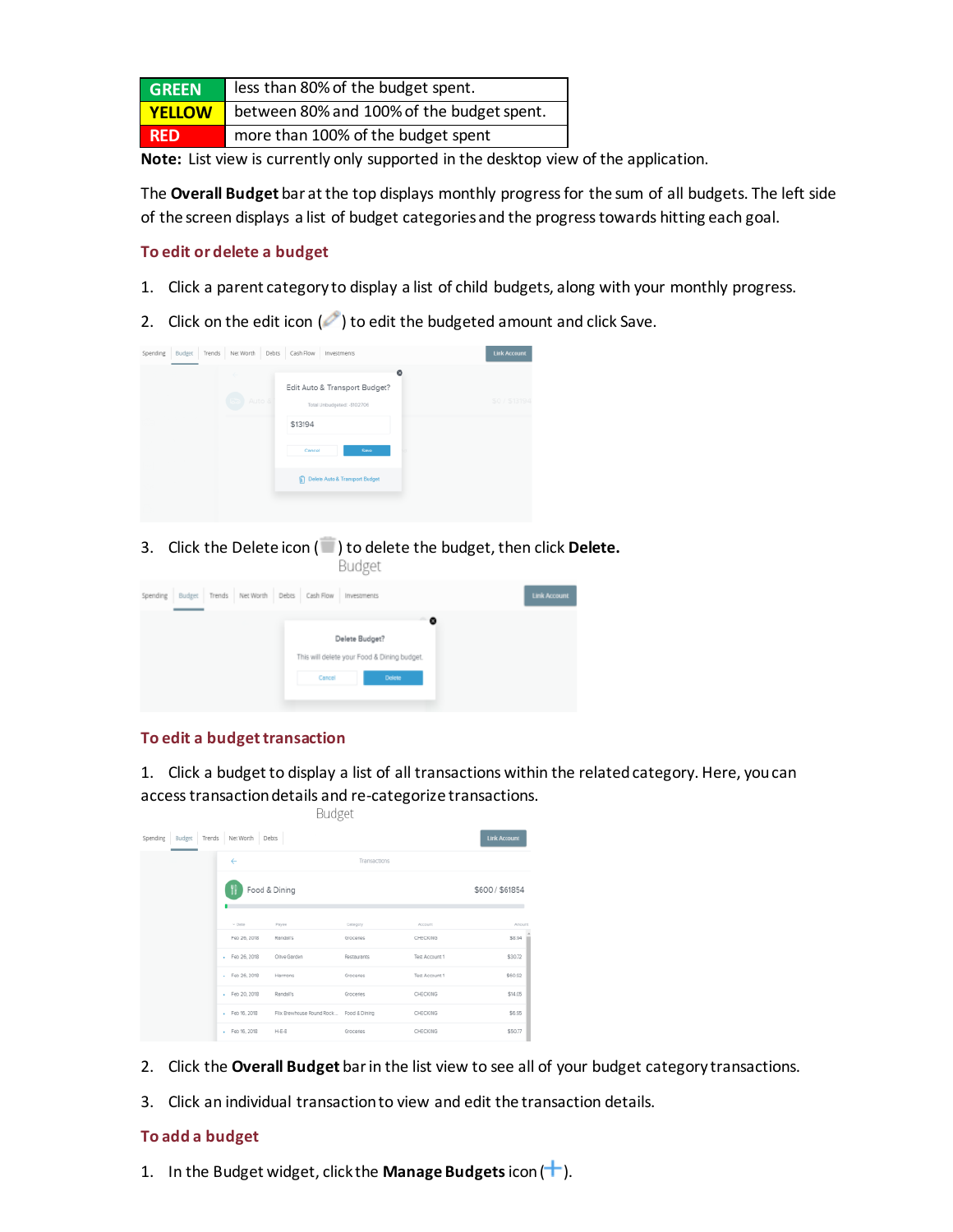2. Select a category from the budget categories available.

|                          |                             | <b>Purp</b>                                                                 |                     |
|--------------------------|-----------------------------|-----------------------------------------------------------------------------|---------------------|
| pending<br>Budget Trends | Net Worth Debts             |                                                                             | <b>Link Account</b> |
|                          | e.                          | Manage Budgets                                                              |                     |
|                          |                             | \$9,184<br>$-$ 5110,890 $=$<br>$-5102,706$<br>Projected Income<br>Remaining |                     |
|                          | Education<br>۰<br>\$100     |                                                                             | $\Omega$            |
|                          | Fees & Charges<br>o<br>\$53 |                                                                             | £)                  |
|                          | Food & Dining<br>\$51,054   |                                                                             | Ū                   |
|                          | Home<br>\$14,306            |                                                                             | Ū                   |
|                          | Kids<br>Ъ,<br>\$0           |                                                                             | $\Omega$            |
|                          | Shopping<br>\$14,015        |                                                                             | Đ                   |
|                          | Not in Use                  |                                                                             |                     |
|                          | Entertainment<br>\$0        |                                                                             | $\frac{1}{2}$       |
|                          | Financial<br>ω<br>50        |                                                                             | $\frac{1}{2}$       |
|                          | Gifts & Donations<br>50     |                                                                             | ÷                   |

3. Enter an amount in the **Budgeted Amount** field. Click or tap **Save** or **Cancel**.

#### **To add a sub-budget**

- 1. In the Budget widget, click on the budget category for which you would like to add a sub-budget.
- 2. In the **Add Sub-budget** over-panel, select the desired category.



- 3. (Optional) to create a custom sub-category click **Add a Sub-category**.
- 4. Enter the name of the subcategory you want to create, then click **Add** or press Enter.

#### **To view individual transactions**

- 1. In the Budget widget, click a bubble budget.
- 2. Click or tap**View Transactions** below the bubble to see transactions for the relevant month. All individual transactions for the selected month appear.
- 3. Click an individual transaction to view the transaction details.

# **Spending**

Spending allows you to have a visual representation of how you are spending your money over a period of time. Transactions are categorized based on the same categories used in Budget, but show the percentage of each category as compared to the total.

## **Using Spending**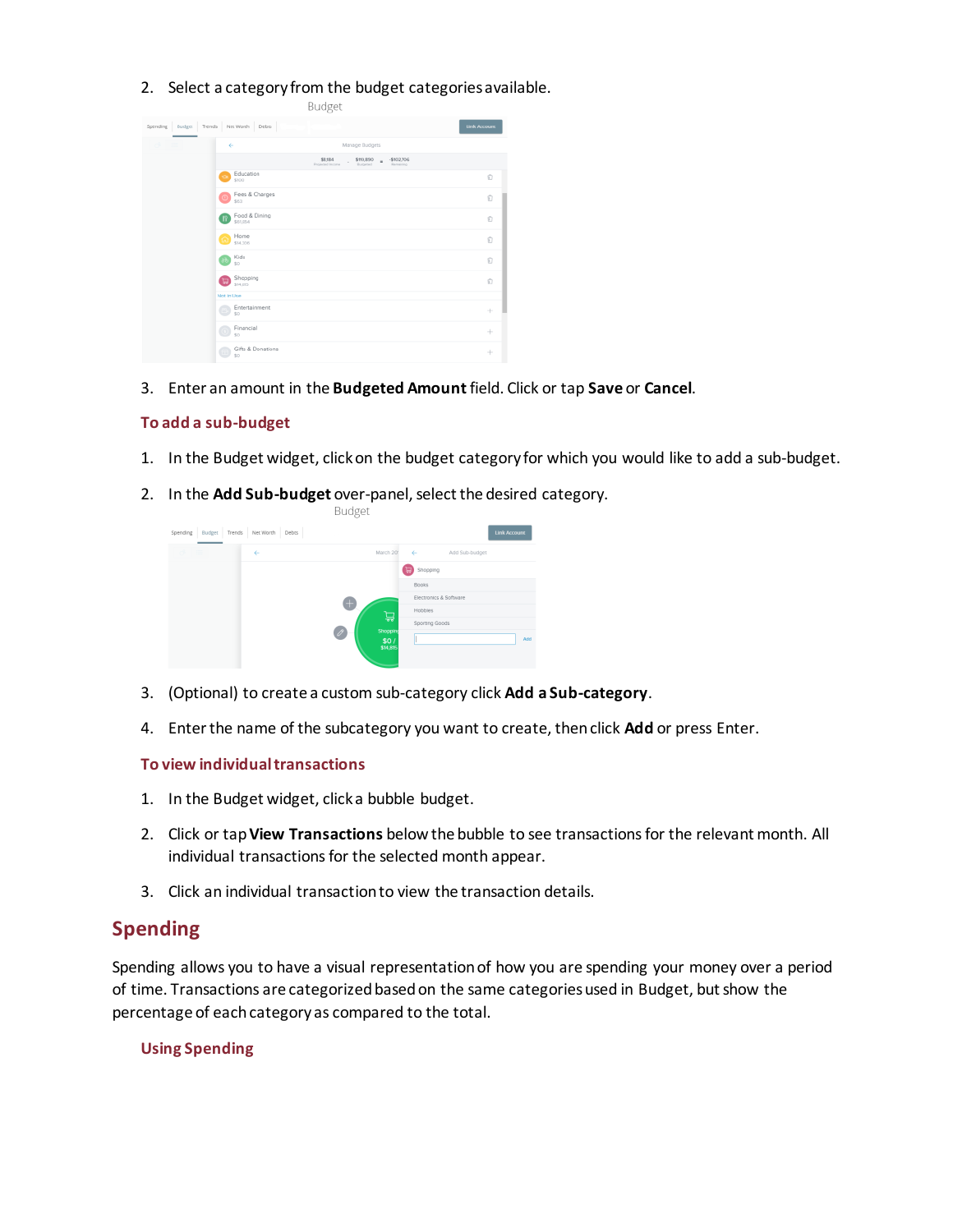1. Click the Spending/Income toggle on the right to view the Spending or Income wheel.

| 17 Account(s) v | Jan 16, 2018 - Feb 14, 2018<br>面                                     | v<br>٠                                                                                                                                                                                                      |
|-----------------|----------------------------------------------------------------------|-------------------------------------------------------------------------------------------------------------------------------------------------------------------------------------------------------------|
|                 | <b>Total Amount</b><br>\$22,831.56<br>Select to View<br>Transactions | Spending<br>Income<br>\$17148.62<br>· Shopping<br>· Busmess Services<br>\$14,907.20<br>\$2,738.71<br>- Other<br>$-$4,500.06$<br>· Uncategorized<br>· Health & Fitness<br>$+57,462.92$<br>Total: \$22,831.56 |

2. Change the time frame by changing the date range menu.

**Note:** To choose a specific date range you can select from the calendar, use the drop-down menu, or click the left or right arrow.

3. Click on **Accounts**to filter transactions by account. Choose the accounts you would like to view from the drop-down menu.

| $CD = ALL$               |                     |                                       |                   |
|--------------------------|---------------------|---------------------------------------|-------------------|
| CHECKING                 |                     | Spending<br>Income<br>· Uncategorized | \$1,620.75        |
| CHECKING                 |                     | · Auto & Transport                    | \$496.65          |
| <b>Personal Checking</b> | <b>Total Amount</b> | - Bills & Utilities                   | \$389.98          |
| Regular Checking         | \$2,870.08          | · Education                           | \$150.00          |
| Tem quo, et bono quoru   | Select to View      | · Food & Dining                       | \$132.05          |
| <b>D</b> Test Account 1  |                     | - Other                               | \$91.65           |
| Nersus esset in volcans  |                     |                                       | Total: \$2,870.08 |
| \$2,0050                 |                     |                                       |                   |
| 60 day CD                |                     |                                       |                   |
| ana.                     |                     |                                       |                   |

4. Click on a section of the spending wheel to see how much you spent in each category.

**Note:** If a certain category spending is less than 3% of your overall spending, it will be placed in the Other category.

- 5. To drill down further to see more information, double-click on the desired section and it will expand out to its own category wheel with a breakdown of your subcategory spending.
- 6. To see the transactions under a subcategory, click the subcategory listing on the right, or click the center of the wheel. The transactions over panel appears.Sponding

|                 |                     |                   | Sherian is      |                |                     |
|-----------------|---------------------|-------------------|-----------------|----------------|---------------------|
| Spending Budget | Net Worth<br>Trends | Debts             |                 |                | <b>Link Account</b> |
|                 | ÷                   |                   | Transactions    |                |                     |
|                 | $-$ Deta            | Payea             | Catagory        | Account        | Amount.             |
|                 | Feb 04, 2018        | El Torito Grill   | Restaurants     | Test Account 1 | \$25.71             |
|                 | - Feb 01, 2018      | Big Bob's Burgers | Restaurants     | Test Account 1 | \$44.42             |
|                 | - Feb 01, 2018      | Olive Garden      | Restaurants     | Test Account 1 | \$68.11             |
|                 | Jan 15, 2018        | Cafe Rto          | Restaurants     | Test Account 1 | \$61.37             |
|                 |                     |                   | End of the List |                |                     |
|                 |                     |                   |                 |                |                     |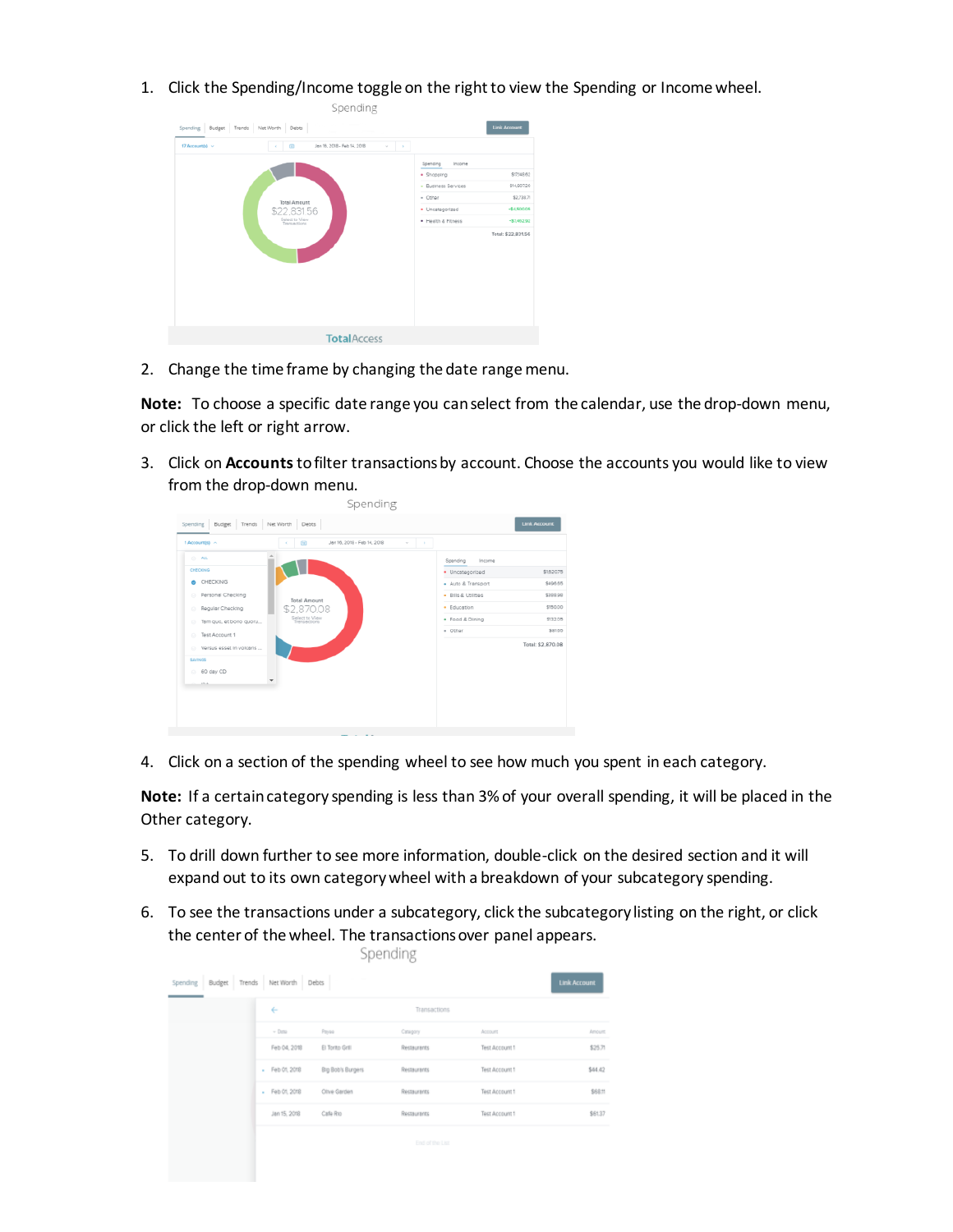7. Click a transaction to view or edit the transaction details.

# **Trends**

**Trends** build even further on your budgeting categories. It shows spending history by category, in relation to income. This way, you can quickly determine if you are spending more than you are making.

## **Using Trends**

1. You can view transaction trends graphically or in list view. Choose from the date ranges tab at the top to change the transaction trends period.

| Spending   Budget   Trends   Net Worth   Debts |          |            |          |                                                         |         |          | Link Account |
|------------------------------------------------|----------|------------|----------|---------------------------------------------------------|---------|----------|--------------|
| $N$ $\equiv$                                   |          |            |          | $\mathsf{SM} = \mathsf{GM} = \mathsf{SM} = \mathsf{TV}$ |         |          |              |
| 380000                                         |          |            |          |                                                         |         |          |              |
| 000000                                         |          |            |          |                                                         |         |          |              |
| 340000                                         |          |            |          |                                                         |         |          |              |
| 320000                                         |          |            |          |                                                         |         |          |              |
| 100000                                         | ۰        |            |          |                                                         |         |          |              |
| \$90000                                        |          |            |          |                                                         |         |          |              |
| \$50000                                        |          |            |          |                                                         |         |          |              |
| \$40000                                        |          |            |          |                                                         |         |          |              |
| \$30000                                        |          |            |          |                                                         |         |          |              |
| $50$                                           |          |            |          |                                                         |         |          |              |
| 34.2017                                        | Aug 2017 | $Sap$ 2007 | Oct 2017 | Nov 2017                                                | Dec 200 | Jan 2019 | Feb 2018     |

- 2. Hover your mouse over a colored area to show the actual spending in each category for the months displayed.
- 3. Click a category area in the graph to drill down into the selected category and show any relevant subcategories.
- 4. Click any of the circle data points to display a list of transactions for the selected category.
- 5. Click on any monthly transaction total to see transaction details.

| Spending<br>Budget | Net Worth<br>Trends | Debts            |                              |                                | <b>Link Account</b> |
|--------------------|---------------------|------------------|------------------------------|--------------------------------|---------------------|
| $=$                | ←                   |                  | Transactions                 |                                |                     |
|                    | $-$ Data            | Payee            | Catagory                     | Account                        | Amount              |
| <b>START</b>       | - Sep 30, 2017      | Electric Lubbock | Bills & Utilities            | IRA                            | \$359.12            |
| 6000               | - Sep 28, 2017      | Lubbock          | Bills & Utilities            | Tam quo, et bono quorum glavan | \$698.28            |
|                    | - Sep 28, 2017      | Vonage           | Home Phone                   | Tam guo, et bono guorum glavan | \$270.01            |
|                    | · Sep 27, 2017      | Electric Lubbock | <b>Bills &amp; Utilities</b> | IRA                            | \$35912             |
|                    | - Sep 27, 2017      | Lubbock          | Bills & Utilities            | Tam quo, et bono quorum glavan | \$698.28            |
| coose              | · Sep 27, 2017      | Vonage           | Home Phone                   | Tam quo, et bono quorum glavan | \$270.01            |
|                    | - Sep 26, 2017      | Electric Lubbock | Bills & Utilities            | IRA                            | \$359.12            |
|                    | · Sep 26, 2017      | Lubbock          | <b>Bills &amp; Utilities</b> | Tam quo, et bono quorum glavan | \$698.28            |
|                    | - Sep 25, 2017      | Vonage           | Home Phone                   | Tam quo, et bono quorum glavan | \$270.01            |

# **Debts**

**Debts** allows you to see all of your accounts in which you owe a balance. Debts can calculate how making additional payments, or applying a different pay down strategies, can impact your debt over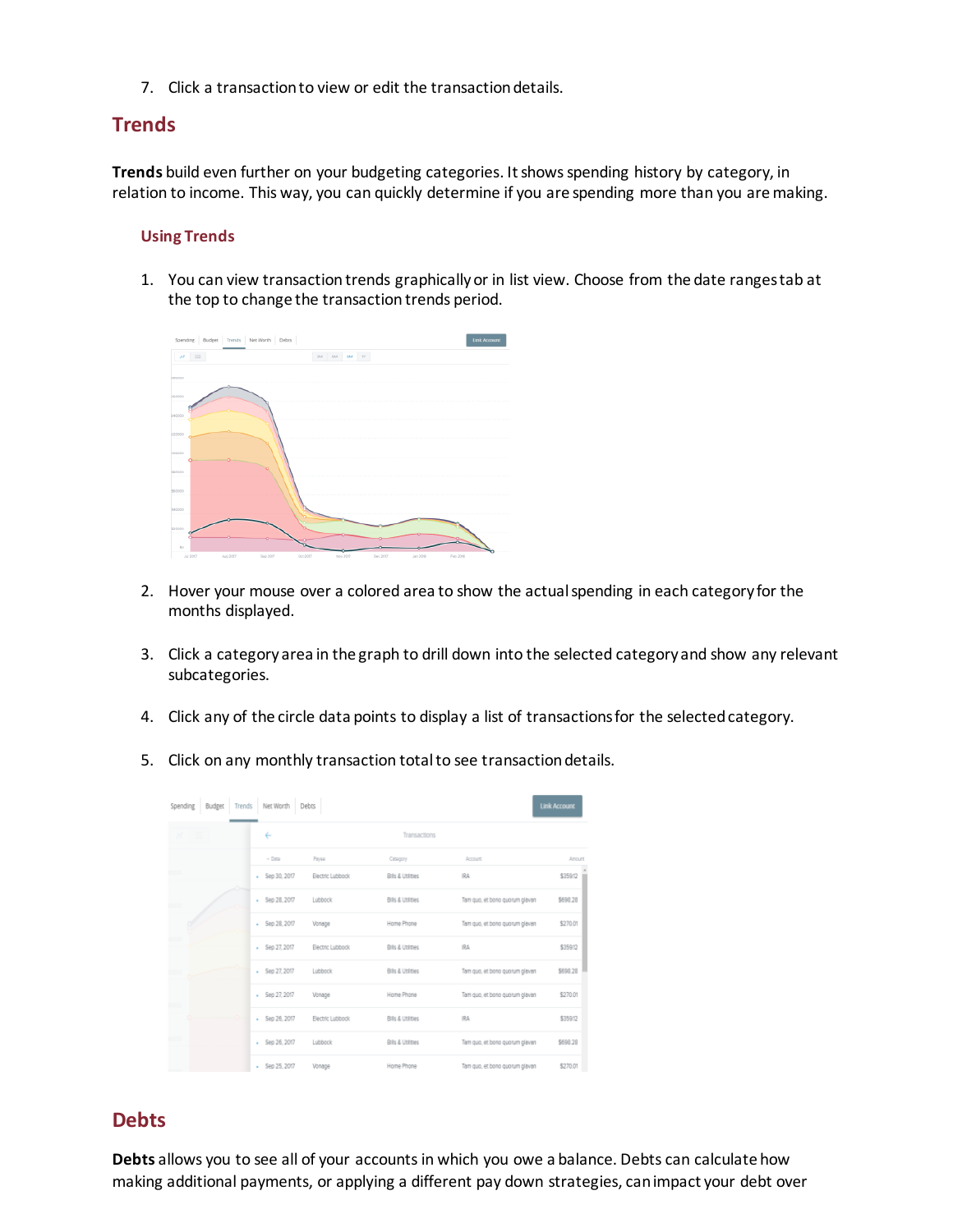time. The system will calculate paying off your debt using the Snowball method. This method helps you pay off your debt in the fastest way possible, by rolling the monthly amount you have been applying to a specific debt to the next debt in the priority list.

The main view is the trending graph for paying off all of your debt.

## **Using Debts**

1. Hover your mouse over a section of the graph to show the balance of what you will owe over time, based on the current projection.

|                        |                                              | Debts            |                                                             |               |                                                                           |
|------------------------|----------------------------------------------|------------------|-------------------------------------------------------------|---------------|---------------------------------------------------------------------------|
| Spending<br>Budget     | Trends<br>Net Worth<br>Debts                 |                  |                                                             |               | <b>Unk Account</b>                                                        |
| Lowest Balance First v | Total Monthly Paydown: \$1126.00             |                  |                                                             |               |                                                                           |
|                        |                                              |                  |                                                             |               | Debt Free by Jan 2042                                                     |
|                        |                                              |                  |                                                             |               | \$183,074.95 total savings<br>101 years, 9 months<br>decline acceleration |
|                        |                                              |                  | (1) 在此的时间,如今的时间是我的的时候,我们的时候我们的时候,我们的时候,我们的时候,我们的时候,我们的时候,我们 |               | What is Snowballing?                                                      |
| Jan 30<br>Jan 20       | Jan 50<br>$3a + 60$<br>Jan 70<br>$348 - 400$ | Jan 90<br>Jan 80 | Jan 00<br>Dit nel.                                          | $3a20$        | Jan40<br>3a30                                                             |
| Priority               | Account                                      | Balance          | APR                                                         | Final Payment | Arnount Due                                                               |
| n                      | Id eudis quo piorum in dolorum<br>鱼          | \$19.33          | 8%                                                          | 03/01/20fB    | \$56.00                                                                   |
| σ                      | 슢<br>Id eudis quo plorum in dolorum          | \$46.33          | 8%                                                          | 05/01/2018    | \$20.00                                                                   |
| Ω                      | Test Account 4<br><b>MK</b>                  | \$1,000.00       | 20%                                                         | 03/01/2019    | \$23.00                                                                   |
|                        |                                              |                  |                                                             |               |                                                                           |
|                        | 宜<br>Installment Loan                        | \$133, 937.33    | 0.5%                                                        | 05/01/2031    | \$775.00                                                                  |

**Note:** The colors in the graph correspond to the numbers beside each account. Payoff dates and the amount you save are automatically calculated by the details you input for each debt. The dotted line reflects time and money savings from using the Snowball method.

- 2. Click on an account to edit details and view an individual payoff graph.
- 3. Click the fields in blue in the Debt Free message box to see more details. For instance, click on **What is Snowballing** to see how Snowballing helps you pay down your debt more quickly.

|                    |                                                                                 | Debts                                                                                                                                                                                                                                                                                                       |                  |               |
|--------------------|---------------------------------------------------------------------------------|-------------------------------------------------------------------------------------------------------------------------------------------------------------------------------------------------------------------------------------------------------------------------------------------------------------|------------------|---------------|
| Budaer<br>Spending | Trends<br>Net Worth<br>Detes:                                                   |                                                                                                                                                                                                                                                                                                             |                  | Link Account. |
|                    | ÷                                                                               |                                                                                                                                                                                                                                                                                                             | Showball Method? |               |
|                    | How the snowball method can work for you.<br>\$183,074.95<br>to a present Sheet | 101 years, 9 months<br>to Fener-Govern                                                                                                                                                                                                                                                                      |                  |               |
|                    |                                                                                 | The snowbell method helps you pay off multiple debts as fast as possible.<br>If a easy. When you've paid all your highest pointy debt, lake that monthly payment and put it toward your next debt. The snowball method<br>makes budgeting simple because the monthly total for all debts remains the sense. |                  |               |
| ٠                  |                                                                                 |                                                                                                                                                                                                                                                                                                             |                  |               |
| ø<br>٠             | Clets Payner 1                                                                  | Cent Payment 2                                                                                                                                                                                                                                                                                              | Cent Payment 3   | Monthly Total |
| ۸<br>ю             | \$500                                                                           | \$400                                                                                                                                                                                                                                                                                                       | \$1000           | \$1,500       |
| ٠<br>×             | Fairfield-Put may \$500                                                         | \$900                                                                                                                                                                                                                                                                                                       | 81000            | 81,500        |
| ×<br>٠             |                                                                                 | Fask off For that \$500.<br>instructional Data 3.                                                                                                                                                                                                                                                           | \$15.00          | \$1,500       |

4. Hover your mouse over a section of the graph to see how much you will owe based on the current projection.